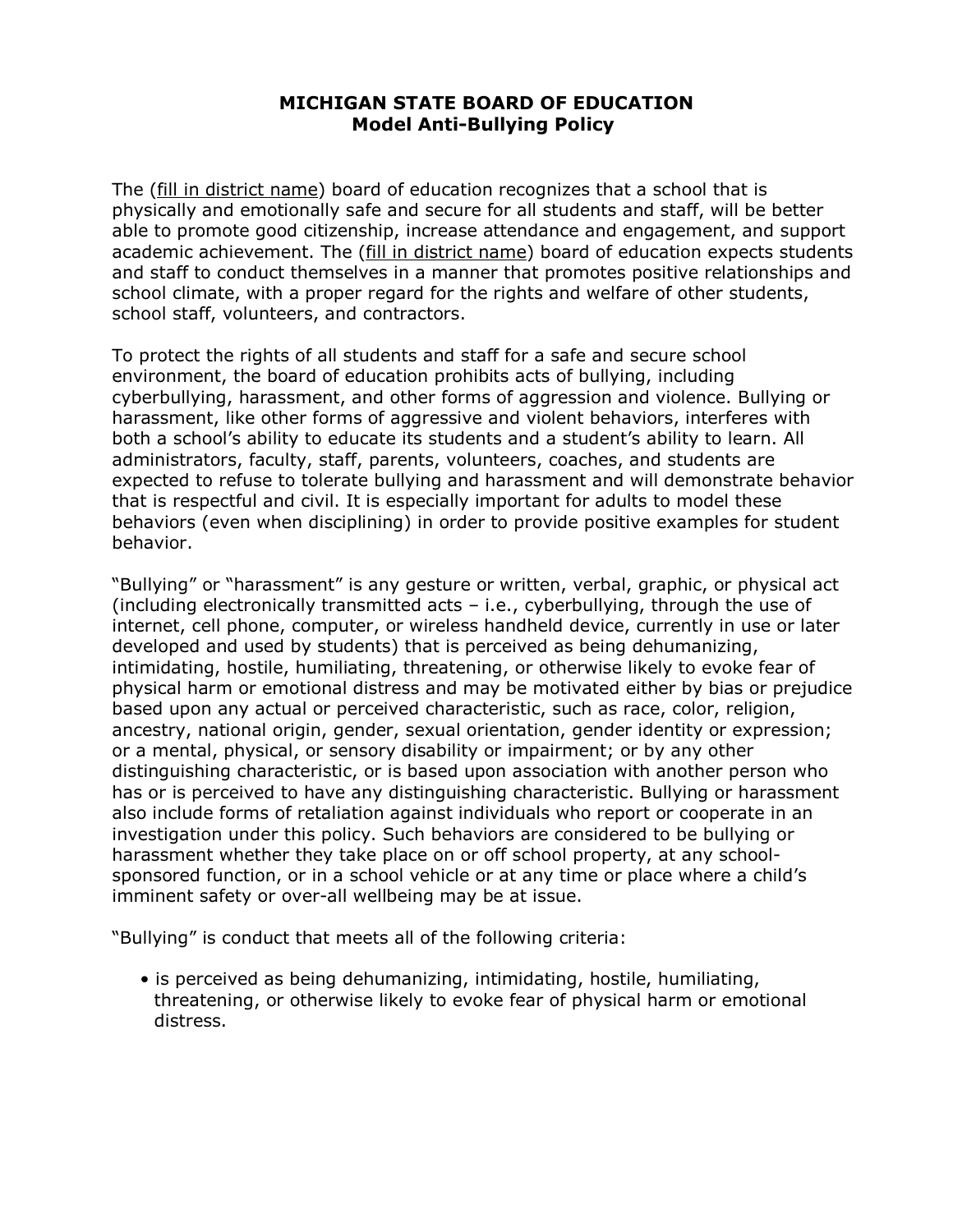Model Anti-Bullying Policy Page 2 December 8, 2020

- is directed at one or more students.
- is conveyed through physical, verbal, technological or emotional means.
- substantially interferes with educational opportunities, benefits, or programs of one or more students.
- adversely affects the ability of a student to participate in or benefit from the school district's or public school's educational programs or activities by placing the student in fear of physical harm or by causing emotional distress.
- is based on a student's actual or perceived distinguishing characteristic (see above) or is based on an association with another person who has or is perceived to have any of these characteristics.

"Harassment" is conduct that meets all of the following criteria:

- Repeated or continuing unwanted contact perceived as being dehumanizing, intimidating, hostile, humiliating, threatening, or otherwise likely to evoke fear of physical harm or emotional distress.
- is directed at one or more students or staff.
- is conveyed through physical, verbal, technological or emotional means.
- substantially interferes with educational opportunities, benefits, or programs of one or more students or staff.
- adversely affects the ability of a student to participate in or benefit from the school district's or public school's educational programs or activities because the conduct, as perceived by the student, is so severe, pervasive, and objectively offensive as to have this effect.
- is based on a student or staff's actual or perceived distinguishing characteristic (see above) or is based on an association with another person who has or is perceived to have any of these characteristics.

The scope of this policy includes the prohibition of every form of bullying, harassment, and cyberbullying/harassment, whether in the classroom, on school premises, immediately adjacent to school premises, when a student is traveling to or from school (portal to portal), or at a school-sponsored event, whether or not held on school premises. Bullying or harassment, including cyberbullying/ harassment, that is not initiated at a location defined above is covered by this policy if the incident results in a potentially material or substantial disruption of the school learning environment for one or more students or staff and/or the orderly day-to-day operations of any school or school program.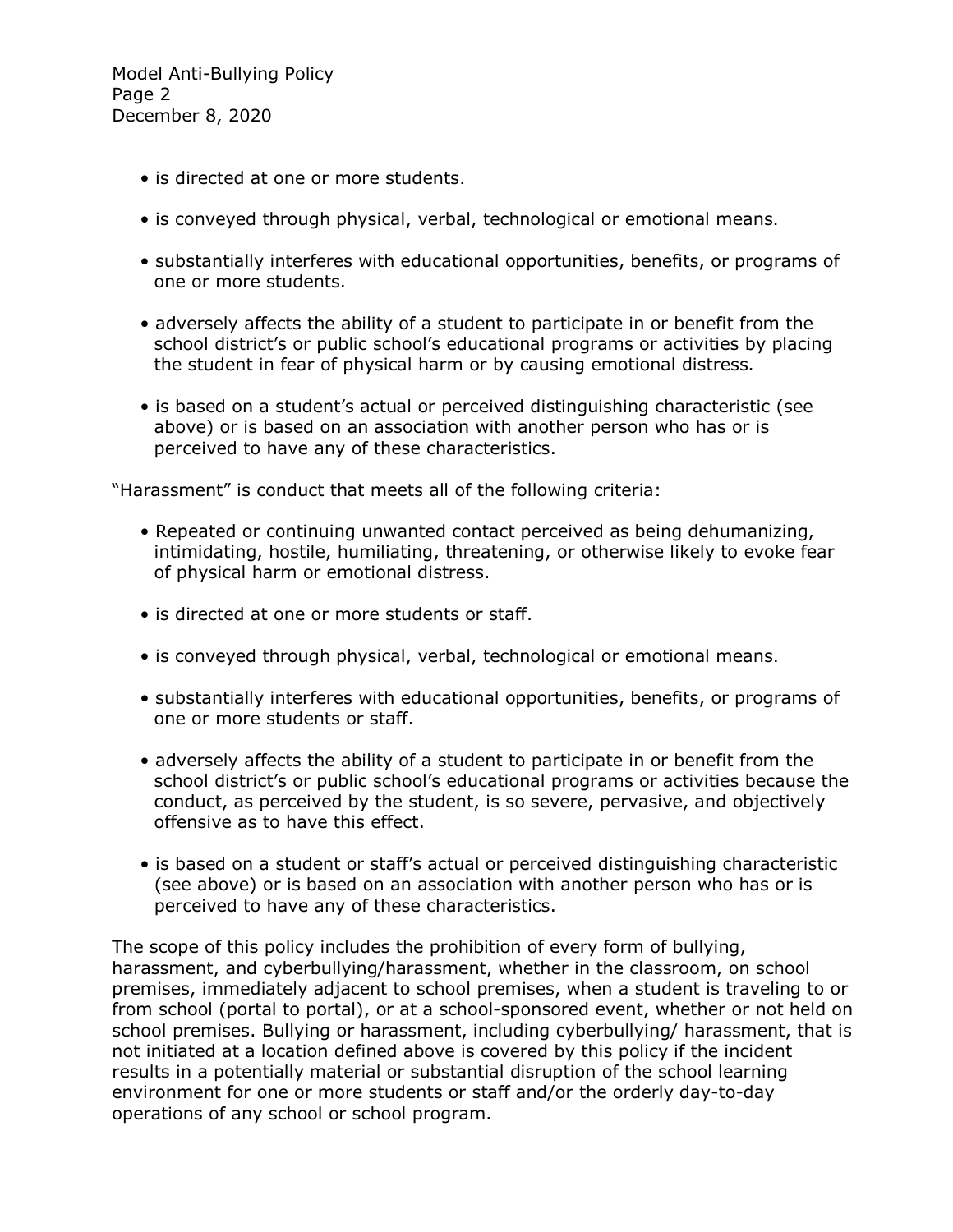Model Anti-Bullying Policy Page 3 December 8, 2020

The (fill in district name) board of education believes that a comprehensive health education curriculum, within the Whole School, Whole Community, Whole Child framework, helps students attain skills and knowledge vital to school success, a productive and healthy workforce and good citizenship. Critical skills include anticipating consequences of choices, making informed decisions, communicating effectively, resolving conflicts, and developing cultural competency.

The (fill in district name) board of education recognizes that in order to have the maximum impact, it is critical to provide a minimum of annual training for school employees and volunteers who have significant contact with students on school policies and procedures regarding bullying and harassment to help promote a positive school climate. Training will provide school employees with a clear understanding of their roles and responsibilities and the necessary skills to fulfill them. (Examples of appropriate trainings include, but are not limited to, age-appropriate strategies to prevent bullying; age-appropriate strategies for immediate, effective interventions to stop incidents; internet safety issues as they relate to cyberbullying; and fostering an understanding of and respect for diversity and difference).

The (fill in district name) board of education believes that standards for student behavior must be set through interaction among the students, parents and guardians, staff, and community members of the school district, producing an atmosphere that encourages students to grow in self-discipline and their ability to respect the rights of others. The development of this atmosphere requires respect for self and others, as well as for district and community property on the part of students, staff, parents, and community members.

The (fill in district name) board of education believes that the best discipline for aggressive behavior is designed to (1) support students in taking responsibility for their actions, (2) develop empathy, and (3) teach alternative ways to achieve the goals and the solve problems that motivated the aggressive behavior. Staff members and volunteers who interact with students shall role model respectful behavior and apply best practices designed to *prevent* discipline problems and encourage students' abilities to develop self-discipline and make better choices in the future. School employees will also be held accountable for bullying or harassing behavior that is directed toward school employees, volunteers, parents, or students, in accordance with law and local collective bargaining agreements.

Since bystander support of bullying and harassment can encourage these behaviors, the district prohibits both active and passive support for acts of harassment or bullying. The staff should encourage students *not* to be part of the problem; *not* to pass on the rumor or derogatory message; to constructively attempt to stop them; to report them to the designated authority; and to reach out in friendship to the student who is being bullied. Regular classroom meetings should be conducted to help promote a positive and connected classroom. Informal classroom discussions and activities designed to provide awareness and increase student connectedness promote a positive shift in peer norms that will support empowered bystanders. This meeting time can be used to teach students how and when to respond to incidents of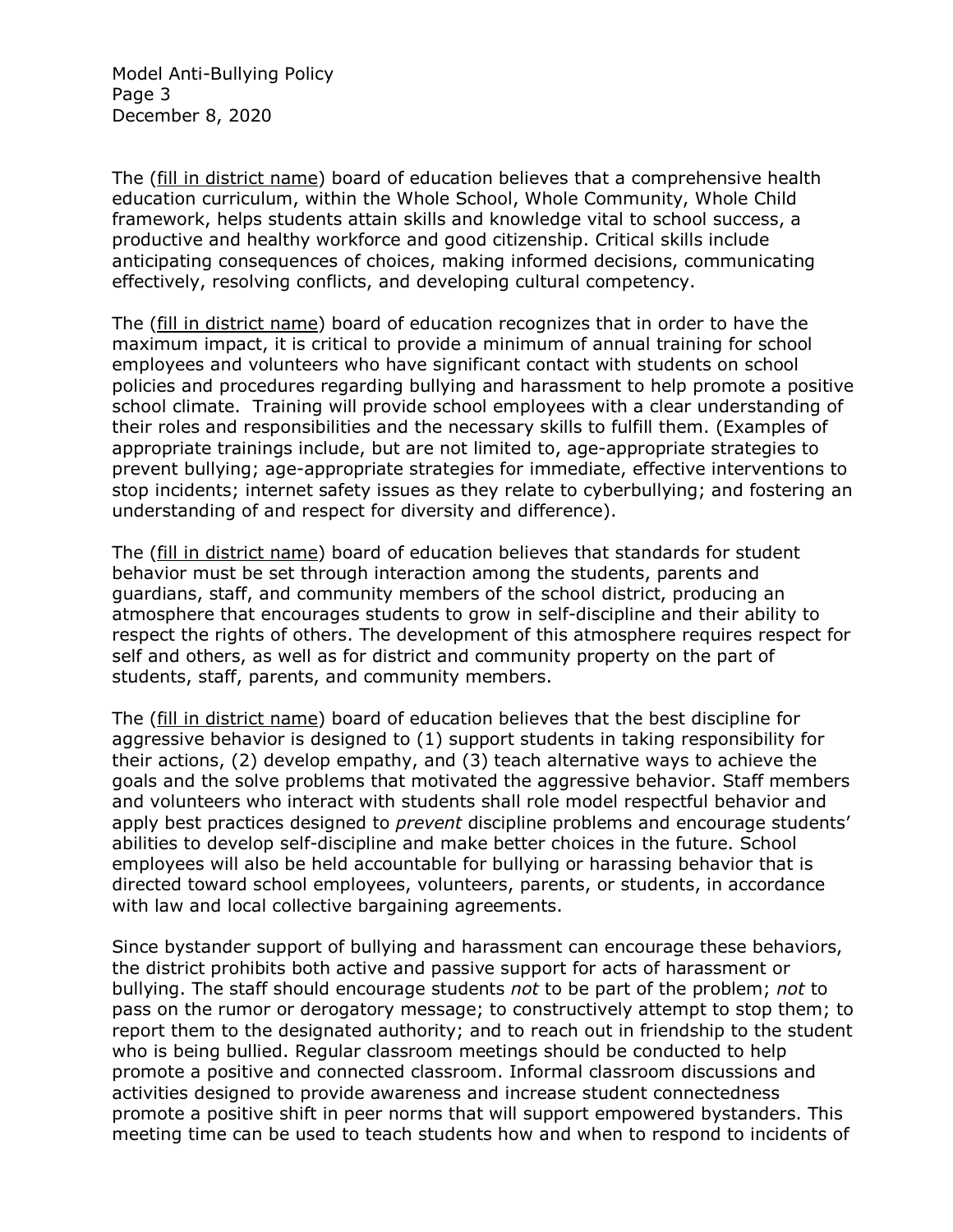Model Anti-Bullying Policy Page 4 December 8, 2020

bullying and harassment. When bystanders do report or cooperate in an investigation, they must be protected from retaliation with the same type of procedures used to respond to bullying and harassment.

While investigating reports of bullying and harassment, consider the following questions:

- What is the history between the parties involved? Have there been past conflicts?
- Is there a power imbalance? Remember that a power imbalance is not limited to physical strength. It is sometimes not easily recognized. If the student being bullied feels like there is a power imbalance, there probably is.
- Has this happened before? Is the student worried it will happen again?
- Have the students dated? There are special responses for teen dating violence.
- Are any of the students involved with a gang? Gang violence has different interventions.

The (fill in district name) board of education requires its school administrators to develop and implement procedures that ensure *both* the appropriate consequences *and* remedial responses to a student or staff member who commits one or more acts of bullying and harassment. The following factors, at a minimum, shall be given full consideration by school administrators in the development of the procedures for determining appropriate consequences and remedial measures for each act of harassment or bullying.

# *Factors for Determining Consequences*

- Age, development, and maturity levels of the parties involved
- Degree of harm (physical and/or emotional distress)
- Surrounding circumstances
- Nature and severity of the behavior(s)
- Incidences of past or continuing pattern(s) of behavior
- Is there a current plan in place to support improved behavior?
- Relationship between the parties involved
- Context in which the alleged incident(s) occurred
- Consideration of the required 7 factors outlined in MCL [380.1310d.](http://www.legislature.mi.gov/(S(ri0l1yby5agn4d5enrivhxwv))/mileg.aspx?page=GetObject&objectname=mcl-380-1310d)
- [Behavioral Intervention Plan \(BIP\)](https://www.michiganallianceforfamilies.org/bip/)Does the student that is perpetuating the bullying behavior have a plan that identifies problem behaviors and how to address them, and is that plan being followed?

*Note*: In order to ensure students' perception of fair and impartial treatment, a student's academic or athletic status is *not* a legitimate factor for determining consequences. Consequences must be perceived as fair and impartial.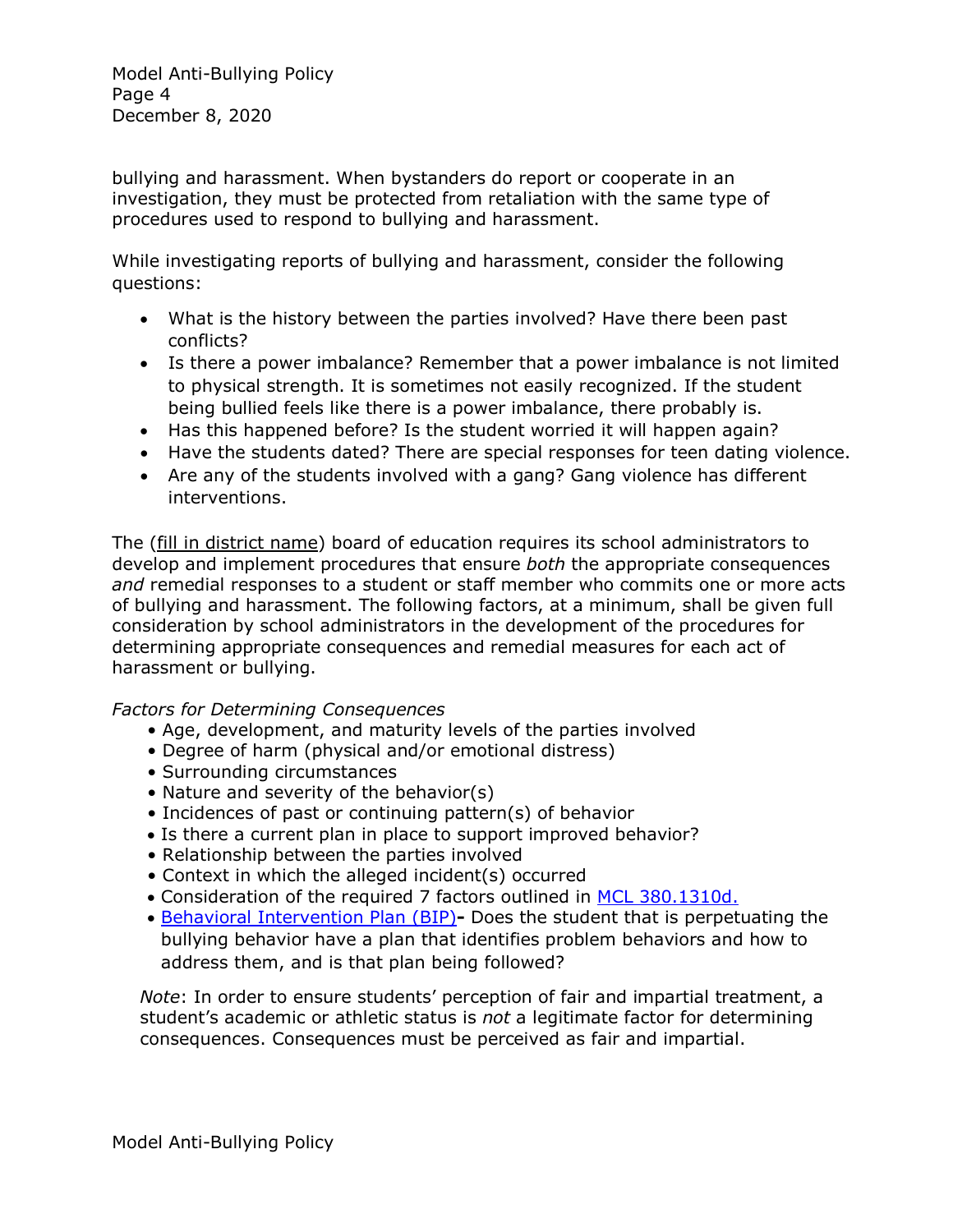Page 5 December 8, 2020

## *Factors for Determining Remedial Measures*

*Personal* 

- Life skill competencies
- Experiential deficiencies
- Social relationships
- Strengths
- Talents
- Traits
- Interests
- Hobbies
- Extra-curricular activities
- Classroom participation
- Academic performance

#### *Environmental*

- School culture
- School climate and lack of connectedness
- Student-staff relationships and staff behavior toward the student
- Level of consistency in staff responses to bullying or harassing behaviors
- Level of consistency in application or severity of consequences given to students
- Staff-staff relationships witnessed by students
- General staff management of classrooms and other educational environments
- Staff ability to prevent and de-escalate difficult or inflammatory situations
- Social-emotional and behavioral supports
- Social relationships
- Community activities
- Neighborhood culture
- Family situation
- Range and number of opportunities (beyond academics and athletics) for student engagement, involvement, and recognition for achievement

Consequences and appropriate remedial actions for a student or staff member who engages in one or more acts of bullying or harassment may range from positive behavioral interventions up to and including suspension or expulsion, in the case of a student, or suspension or termination in the case of an employee, as set forth in the board of education's approved code of student conduct or employee handbook. School employees will also be held accountable for bullying or harassing behavior directed toward school employees, volunteers, parents, or students.

Consequences for a student who commits an act of bullying and harassment shall vary in method and severity according to the nature of the behavior, the developmental age of the student, and the student's history of problem behaviors and performance, and must be consistent with the Board of Education's approved code of student conduct. Remedial measures shall be designed to: *correct the* 

Model Anti-Bullying Policy Page 6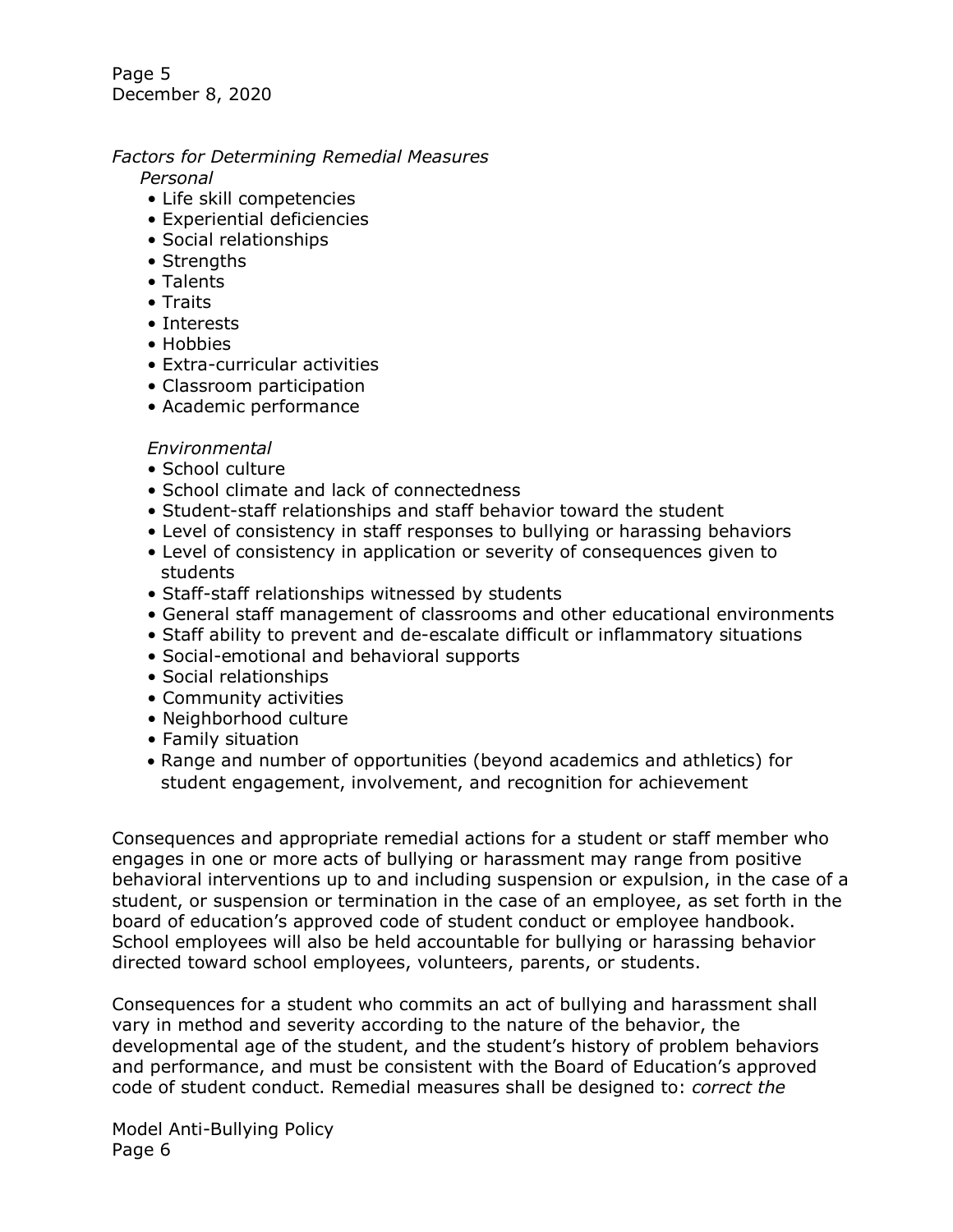*problem behavior*; *prevent another occurrence* of the behavior; and *protect the victim* of the act. Effective discipline should employ a school-wide approach to adopt a rubric of bullying offenses and the associated consequences. The consequences and remedial measures may include, but are not limited to, the examples listed below:

## *Examples of Consequences*

- Admonishment
- Participation in a guided reflection process designed to teach alternative behavior
- Temporary removal from the classroom
- Transfer of student exhibiting bullying or harassing behavior from same classroom as student being bullied.
- Loss of privileges
- Classroom or administrative detention
- Referral to disciplinarian
- In-school suspension during the school week or the weekend, for students
- Out-of-school suspension
- Legal action
- Expulsion or termination

#### *Examples of Remedial Measures*

*Strategies for Individual Behavioral Change:* 

- Framing the aggressive behavior as a failed attempt to solve a real problem or reach a goal. The adult assists the misbehaving student to find a better way to solve the problem or meet the goal.
- Restitution and restoration
- Transformative conferencing/restorative justice practices
- Supervised peer support group
- Corrective instruction or other relevant learning or service experience
- Supportive discipline to increase accountability for the bullying offense
- Supportive interventions, including participation of an Intervention and Referral Services team, peer mediation, etc.
- Behavioral assessment or evaluation, including, but not limited to, a referral to a Child Study Team, as appropriate
- Behavioral management plan, with benchmarks that are closely monitored
- Involvement of school disciplinarian
- Student counseling
- Parent conferences
- Student treatment
- Student therapy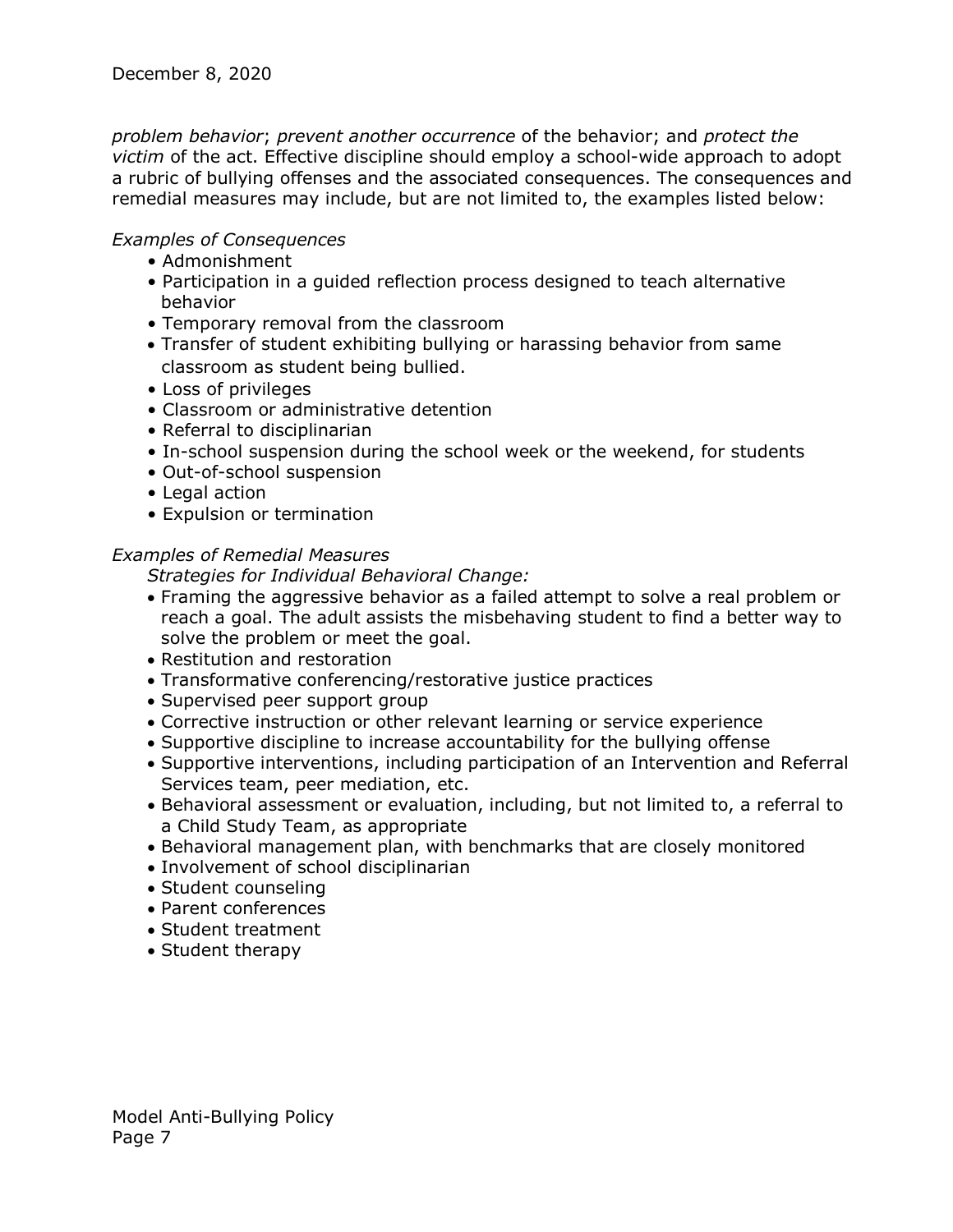# *Strategies for Environmental Change (Classroom, School Building, or School District):*

- Activities or strategies designed to help the student who engaged in bullying or harassment reflect on the offending behavior, maintaining an emotionally neutral and strength-based approach
- Implementation of school-wide positive behavioral supports (PBIS) and multitiered systems of support (MTSS)
- School and community surveys or other strategies for determining the conditions contributing to school culture and climate, including harassment, intimidation, or bullying
- Improvement in School culture and climate, conditions for learning and instructional pedagogy (incorporation of brain-compatible strategies)
- Adoption of research-based, comprehensive health education curriculum that includes bullying prevention and needed skills
- Modifications of schedules
- Adjustments in hallway traffic
- Modifications in student routes or patterns traveling to and from school
- Increased supervision and targeted use of monitors (e.g., hallway, cafeteria, bus)
- General professional development programs for certificated and noncertificated staff
- Professional development plans for all staff
- Disciplinary action and/or additional professional development for school staff or volunteers who may not have appropriately addressed the issue
- Parent conferences
- Referral to family counseling
- Increased involvement of parent-teacher organizations
- Increased involvement of community-based organizations
- Increased opportunities for parent input and engagement in school initiatives and activities
- Development of a general bullying/harassment response plan
- Peer support groups
- Increase communication with and involvement of law enforcement (e.g., school resource officer, juvenile officer)
- Engage in community awareness events and planning sessions

The (fill in district name) board of education requires the principal and/or the principal's designee at each school to be responsible for receiving complaints alleging violations of this policy. All school staff and volunteers are required to report alleged violations of this policy to the principal or the principal's designee. All other members of the school community, including students, parents, and visitors, are encouraged to report any act that may be a violation of this policy. Reports may be made anonymously, but formal disciplinary action shall *not* be based solely on the basis of an anonymous report.

Model Anti-Bullying Policy Page 8